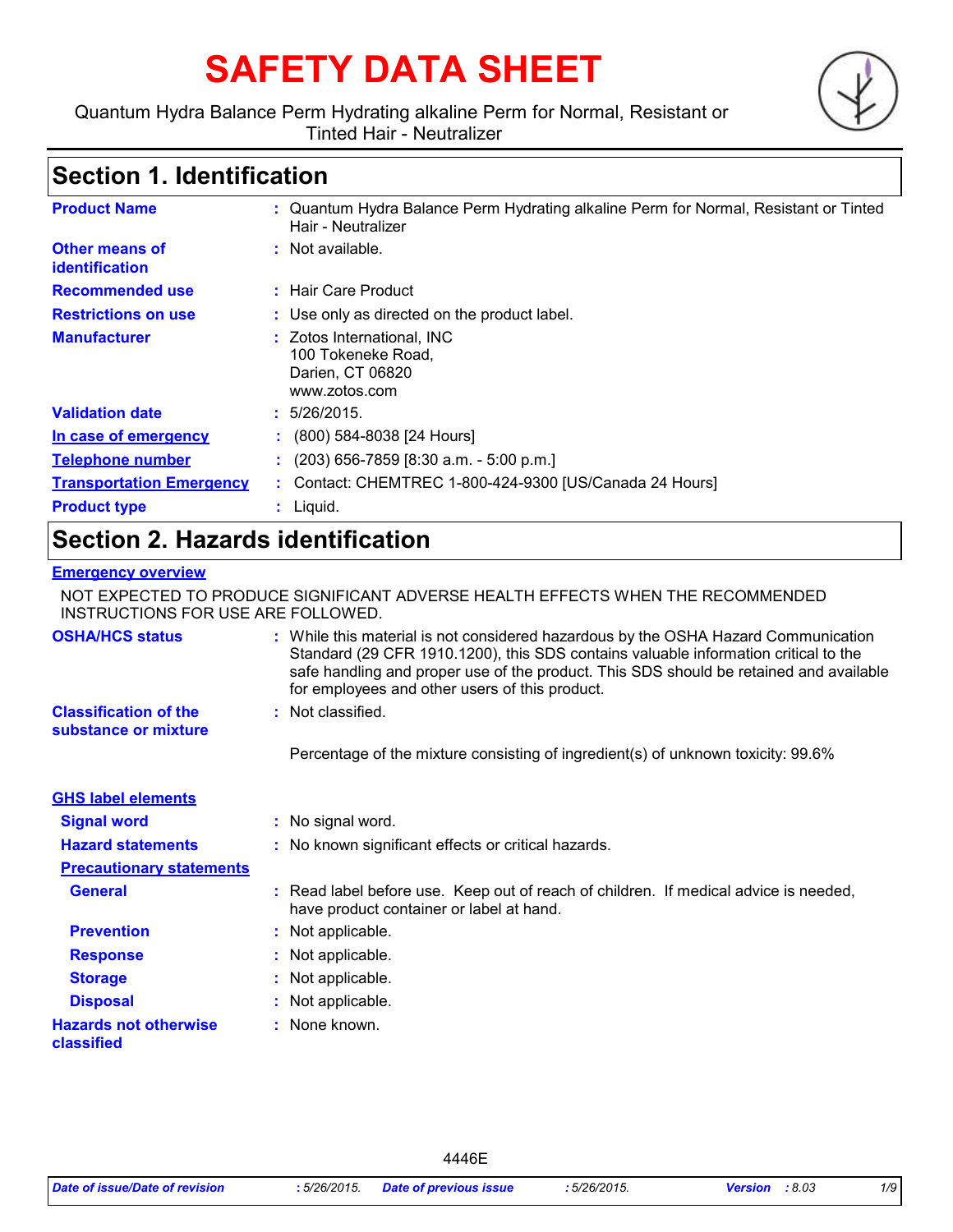### **Section 3. Composition/information on ingredients**

**Substance/mixture :**

```
Mixture
```
**United States**

| <b>Name</b>                 | 70                  | number                     |
|-----------------------------|---------------------|----------------------------|
| hydrogen<br>peroxide<br>. . | $\gamma$ 10<br>L.10 | –∠-84- <sup>1</sup><br>,,, |

Any concentration shown as a range is to protect confidentiality or is due to batch variation.

**There are no additional ingredients present which, within the current knowledge of the supplier and in the concentrations applicable, are classified as hazardous to health or the environment and hence require reporting in this section.**

**Occupational exposure limits, if available, are listed in Section 8.**

### **Section 4. First aid measures**

| <b>Description of necessary first aid measures</b> |  |
|----------------------------------------------------|--|
|                                                    |  |

| <b>Eye contact</b>                | : Immediately flush eyes with running water for at least 15 minutes, keeping eyelids open.<br>Get medical attention if you feel unwell. |
|-----------------------------------|-----------------------------------------------------------------------------------------------------------------------------------------|
| <b>Inhalation</b>                 | : Remove victim to fresh air and keep at rest in a position comfortable for breathing. Get<br>medical attention if you feel unwell.     |
| <b>Skin contact</b>               | : Wash the contaminated skin gently and thoroughly with running water and non-abrasive<br>soap.                                         |
| <b>Ingestion</b>                  | : Call physician immediately.                                                                                                           |
|                                   | Indication of immediate medical attention and special treatment needed, if necessary                                                    |
| <b>Notes to physician</b>         | : Treat symptomatically.                                                                                                                |
| <b>Specific treatments</b>        | : No specific treatment.                                                                                                                |
| <b>Protection of first-aiders</b> | : Use suitable protective equipment (section 8).                                                                                        |

#### **See toxicological information (Section 11)**

### **Section 5. Fire-fighting measures**

| <b>Extinguishing media</b>                               |                                                                                                                                                                                                     |
|----------------------------------------------------------|-----------------------------------------------------------------------------------------------------------------------------------------------------------------------------------------------------|
| <b>Suitable extinguishing</b><br>media                   | : Use an extinguishing agent suitable for the surrounding fire.                                                                                                                                     |
| <b>Unsuitable extinguishing</b><br>media                 | : None known.                                                                                                                                                                                       |
| <b>Specific hazards arising</b><br>from the chemical     | : In a fire or if heated, a pressure increase will occur and the container may burst.                                                                                                               |
| <b>Hazardous thermal</b><br>decomposition products       | Decomposition products may include the following materials:<br>carbon dioxide<br>carbon monoxide<br>nitrogen oxides<br>halogenated compounds                                                        |
| <b>Special protective actions</b><br>for fire-fighters   | : Promptly isolate the scene by removing all persons from the vicinity of the incident if<br>there is a fire. No action shall be taken involving any personal risk or without suitable<br>training. |
| <b>Special protective</b><br>equipment for fire-fighters | Fire-fighters should wear appropriate protective equipment and self-contained breathing<br>apparatus (SCBA) with a full face-piece operated in positive pressure mode.                              |
|                                                          |                                                                                                                                                                                                     |

|                                |             | 446F                          |           |                  |     |
|--------------------------------|-------------|-------------------------------|-----------|------------------|-----|
| Date of issue/Date of revision | :5/26/2015. | <b>Date of previous issue</b> | 5/26/2015 | :8.03<br>Version | 2/9 |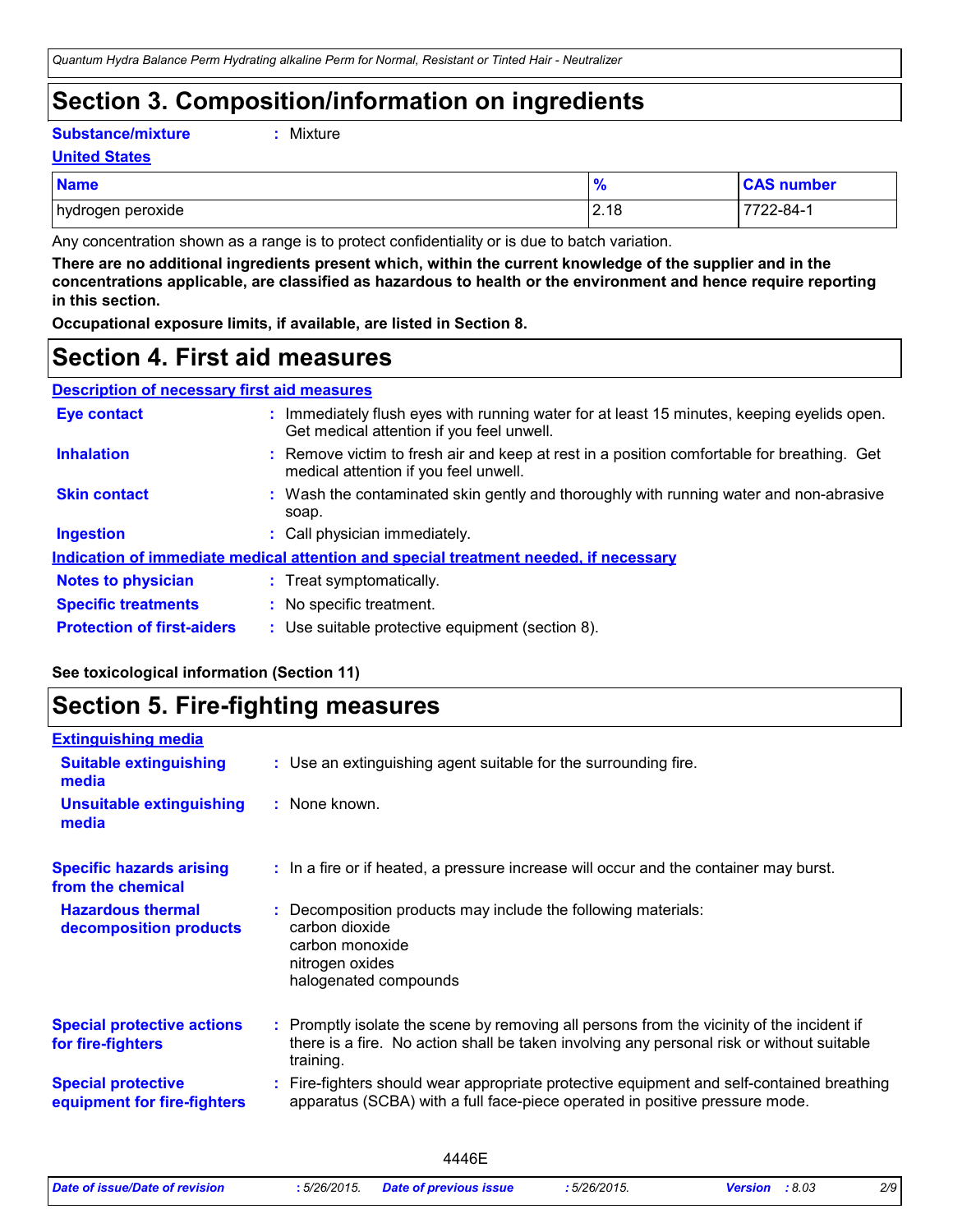### **Section 6. Accidental release measures**

|                                                              | <b>Personal precautions, protective equipment and emergency procedures</b>                                                                                                                                                                                                                                                                    |
|--------------------------------------------------------------|-----------------------------------------------------------------------------------------------------------------------------------------------------------------------------------------------------------------------------------------------------------------------------------------------------------------------------------------------|
| For non-emergency<br>personnel                               | : No action shall be taken involving any personal risk or without suitable training.<br>Evacuate surrounding areas. Keep unnecessary and unprotected personnel from<br>entering. Do not touch or walk through spilled material. Put on appropriate personal<br>protective equipment.                                                          |
|                                                              | For emergency responders : If specialised clothing is required to deal with the spillage, take note of any information<br>in Section 8 on suitable and unsuitable materials. See also the information in "For non-<br>emergency personnel".                                                                                                   |
| <b>Environmental precautions</b>                             | : Avoid dispersal of spilled material and runoff and contact with soil, waterways, drains<br>and sewers. Inform the relevant authorities if the product has caused environmental<br>pollution (sewers, waterways, soil or air).                                                                                                               |
| <b>Methods and materials for containment and cleaning up</b> |                                                                                                                                                                                                                                                                                                                                               |
| <b>Small spill</b>                                           | : Stop leak if without risk. Dilute with water and mop up if water-soluble.                                                                                                                                                                                                                                                                   |
| Large spill                                                  | : Stop leak if without risk. Contain and collect spillage with non-combustible, absorbent<br>material e.g. sand, earth, vermiculite or diatomaceous earth and place in container for<br>disposal according to local regulations (see Section 13). Note: see Section 1 for<br>emergency contact information and Section 13 for waste disposal. |

### **Section 7. Handling and storage**

#### **Precautions for safe handling**

| <b>Protective measures</b>                                                       | : Put on appropriate personal protective equipment (see Section 8).                                                                                                                                                                                                                |
|----------------------------------------------------------------------------------|------------------------------------------------------------------------------------------------------------------------------------------------------------------------------------------------------------------------------------------------------------------------------------|
| <b>Advice on general</b><br>occupational hygiene                                 | : Eating, drinking and smoking should be prohibited in areas where this material is<br>handled, stored and processed. Remove contaminated clothing and protective<br>equipment before entering eating areas. See also Section 8 for additional information<br>on hygiene measures. |
| <b>Conditions for safe storage,</b><br>including any<br><b>incompatibilities</b> | Store in accordance with local regulations. Store in original container protected from<br>direct sunlight in a dry, cool and well-ventilated area, away from incompatible materials<br>(see Section 10) and food and drink.                                                        |

## **Section 8. Exposure controls/personal protection**

#### **United States**

#### **Control parameters**

#### **Occupational exposure limits**

| <b>Ingredient name</b> | <b>Exposure limits</b>                                                                                                                                                                                                                                                                                                                                      |
|------------------------|-------------------------------------------------------------------------------------------------------------------------------------------------------------------------------------------------------------------------------------------------------------------------------------------------------------------------------------------------------------|
| hydrogen peroxide      | <b>ACGIH TLV (United States, 4/2014).</b><br>TWA: 1 ppm 8 hours.<br>TWA: 1.4 mg/m <sup>3</sup> 8 hours.<br>OSHA PEL 1989 (United States, 3/1989).<br>TWA: 1 ppm 8 hours.<br>TWA: 1.4 mg/m <sup>3</sup> 8 hours.<br>NIOSH REL (United States, 10/2013).<br>TWA: 1 ppm 10 hours.<br>TWA: 1.4 mg/m <sup>3</sup> 10 hours.<br>OSHA PEL (United States, 2/2013). |
|                        | TWA: 1 ppm 8 hours.<br>TWA: 1.4 mg/m <sup>3</sup> 8 hours.                                                                                                                                                                                                                                                                                                  |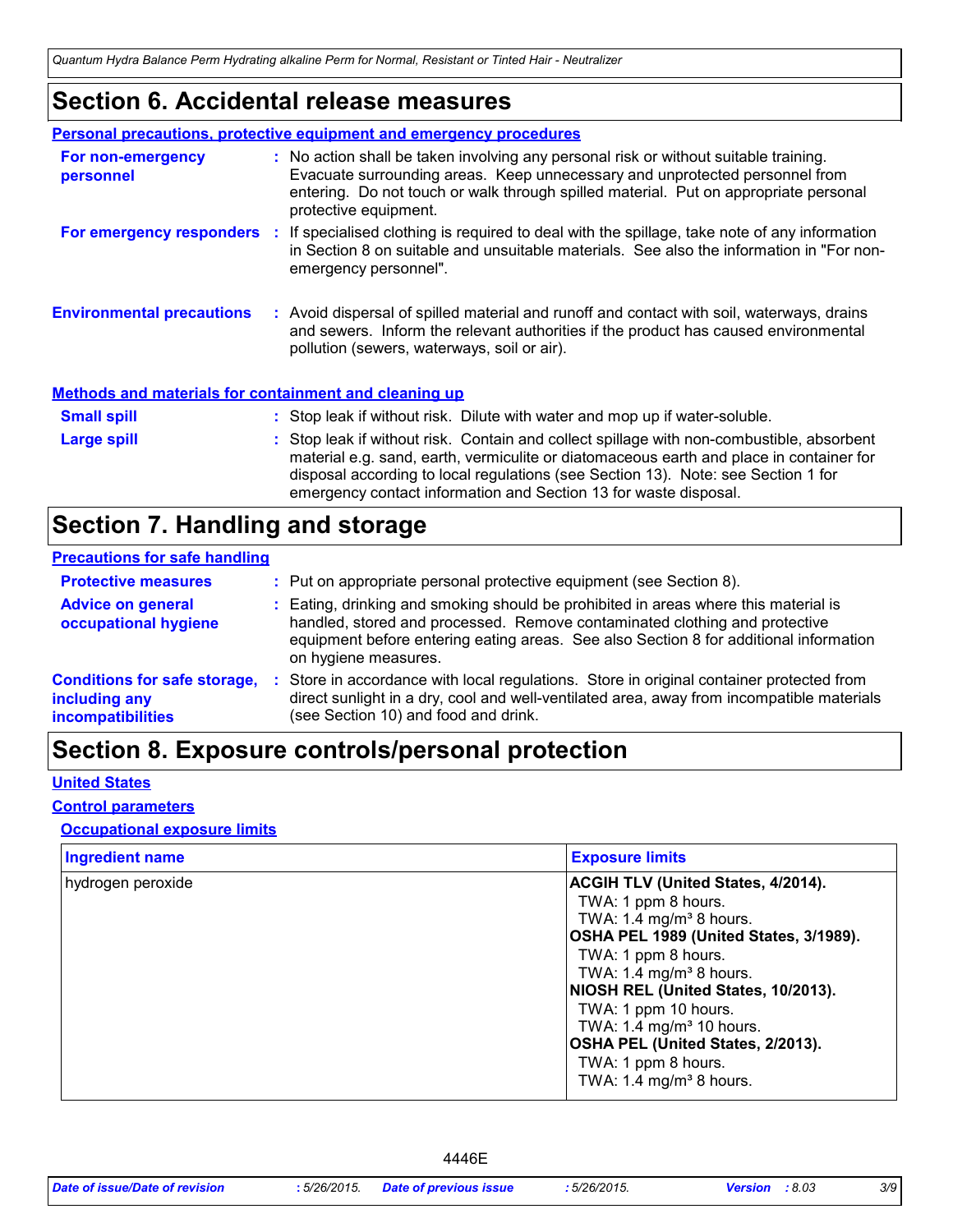### **Section 8. Exposure controls/personal protection**

| <b>Appropriate engineering</b>                   | : Good general ventilation should be sufficient to control worker exposure to airborne                                                                                                                                                                                                                                          |
|--------------------------------------------------|---------------------------------------------------------------------------------------------------------------------------------------------------------------------------------------------------------------------------------------------------------------------------------------------------------------------------------|
| <b>controls</b>                                  | contaminants.                                                                                                                                                                                                                                                                                                                   |
| <b>Environmental exposure</b><br><b>controls</b> | : Emissions from ventilation or work process equipment should be checked to ensure<br>they comply with the requirements of environmental protection legislation. In some<br>cases, fume scrubbers, filters or engineering modifications to the process equipment<br>will be necessary to reduce emissions to acceptable levels. |

| <b>Individual protection measures</b> |                                                                                                                                                                                                                                                                                                                            |
|---------------------------------------|----------------------------------------------------------------------------------------------------------------------------------------------------------------------------------------------------------------------------------------------------------------------------------------------------------------------------|
| <b>Hygiene measures</b>               |                                                                                                                                                                                                                                                                                                                            |
| <b>Hygiene measures</b>               | : When using do not eat, drink or smoke.                                                                                                                                                                                                                                                                                   |
| <b>Eye/face protection</b>            | : None.                                                                                                                                                                                                                                                                                                                    |
| <b>Skin protection</b>                |                                                                                                                                                                                                                                                                                                                            |
| <b>Hand protection</b>                | : None.                                                                                                                                                                                                                                                                                                                    |
| <b>Body protection</b>                | : Wear suitable protective clothing.                                                                                                                                                                                                                                                                                       |
| <b>Other skin protection</b>          | : Appropriate footwear and any additional skin protection measures should be selected<br>based on the task being performed and the risks involved and should be approved by a<br>specialist before handling this product.                                                                                                  |
| <b>Other skin protection</b>          | : Appropriate footwear and any additional skin protection measures should be selected<br>based on the task being performed and the risks involved and should be approved by a<br>specialist before handling this product.                                                                                                  |
| <b>Respiratory protection</b>         | : Use a properly fitted, air-purifying or air-fed respirator complying with an approved<br>standard if a risk assessment indicates this is necessary. Respirator selection must be<br>based on known or anticipated exposure levels, the hazards of the product and the safe<br>working limits of the selected respirator. |

**Consult local authorities for acceptable exposure limits.**

### **Section 9. Physical and chemical properties**

| <b>Appearance</b>       |                                        |
|-------------------------|----------------------------------------|
| <b>Physical state</b>   | : Liquid. [Viscous liquid.]            |
| <b>Color</b>            | : Off-white.                           |
| <b>Odor</b>             | $:$ Fragrant.                          |
| pH                      | : 3 to 4                               |
| <b>Boiling point</b>    | : $>100^{\circ}$ C ( $>212^{\circ}$ F) |
| <b>Flash point</b>      | : Closed cup: Not applicable.          |
| <b>Relative density</b> | $: 1.004$ to 1.01                      |

### **Section 10. Stability and reactivity**

| <b>Reactivity</b>                            | : No specific test data related to reactivity available for this product or its ingredients. |
|----------------------------------------------|----------------------------------------------------------------------------------------------|
| <b>Chemical stability</b>                    | : The product is stable.                                                                     |
| <b>Possibility of hazardous</b><br>reactions | : Under normal conditions of storage and use, hazardous reactions will not occur.            |
| <b>Conditions to avoid</b>                   | : No specific data.                                                                          |
| <b>Incompatible materials</b>                | No specific data.<br>÷.                                                                      |
|                                              | 4446E                                                                                        |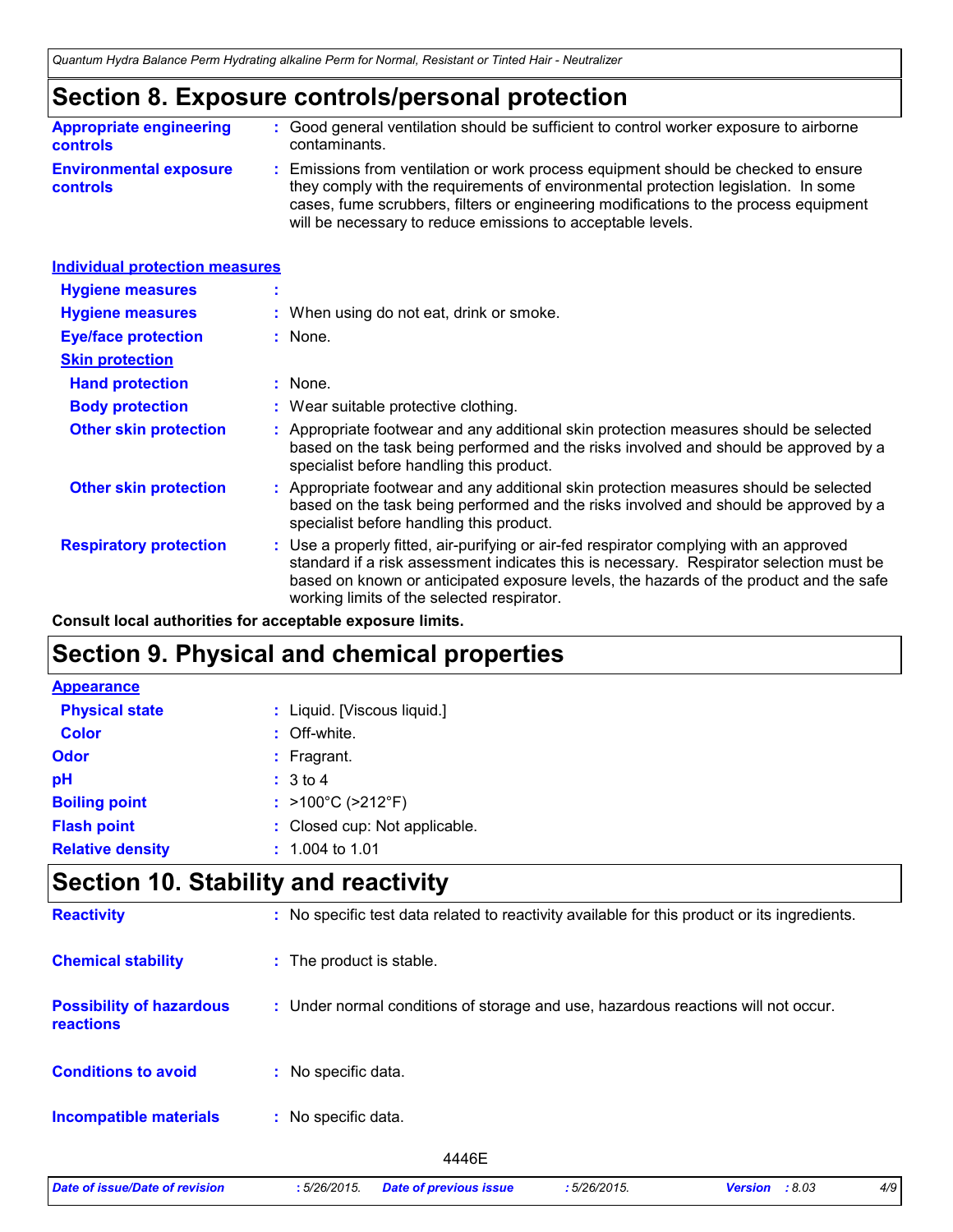*Quantum Hydra Balance Perm Hydrating alkaline Perm for Normal, Resistant or Tinted Hair - Neutralizer*

### **Section 10. Stability and reactivity**

**Hazardous decomposition products**

Under normal conditions of storage and use, hazardous decomposition products should **:** not be produced.

### **Section 11. Toxicological information**

#### **United States**

**Information on toxicological effects**

#### **Acute toxicity**

Not available.

#### **Irritation/Corrosion**

| <b>Product/ingredient name</b> | <b>Result</b>           | <b>Species</b> | <b>Score</b> | <b>Exposure</b> | <b>Observation</b> |
|--------------------------------|-------------------------|----------------|--------------|-----------------|--------------------|
| hydrogen peroxide              | IEves - Severe irritant | Rabbit         |              | milligrams      |                    |

#### **Sensitization**

Not available.

#### **Mutagenicity**

Not available.

#### **Carcinogenicity**

Not available.

#### **Classification**

| <b>Product/ingredient name</b> | <b>OSHA</b> | <b>IARC</b> | <b>NTP</b> |
|--------------------------------|-------------|-------------|------------|
| hydrogen peroxide              |             |             |            |

#### **Reproductive toxicity**

Not available.

#### **Teratogenicity**

Not available.

#### **Specific target organ toxicity (single exposure)**

Not available.

## **Specific target organ toxicity (repeated exposure)**

Not available.

#### **Aspiration hazard**

Not available.

#### **Information on the likely routes of exposure :** Not available.

| <b>Potential acute health effects</b> |                                                                                                                     |
|---------------------------------------|---------------------------------------------------------------------------------------------------------------------|
| <b>Eye contact</b>                    | : No known significant effects or critical hazards.                                                                 |
| <b>Inhalation</b>                     | Exposure to decomposition products may cause a health hazard. Serious effects may<br>be delayed following exposure. |
| <b>Skin contact</b>                   | : No known significant effects or critical hazards.                                                                 |
| <b>Ingestion</b>                      | : No known significant effects or critical hazards.                                                                 |
|                                       | Symptoms related to the physical, chemical and toxicological characteristics                                        |
| <b>Eye contact</b>                    | No specific data.                                                                                                   |
| <b>Inhalation</b>                     | : No specific data.                                                                                                 |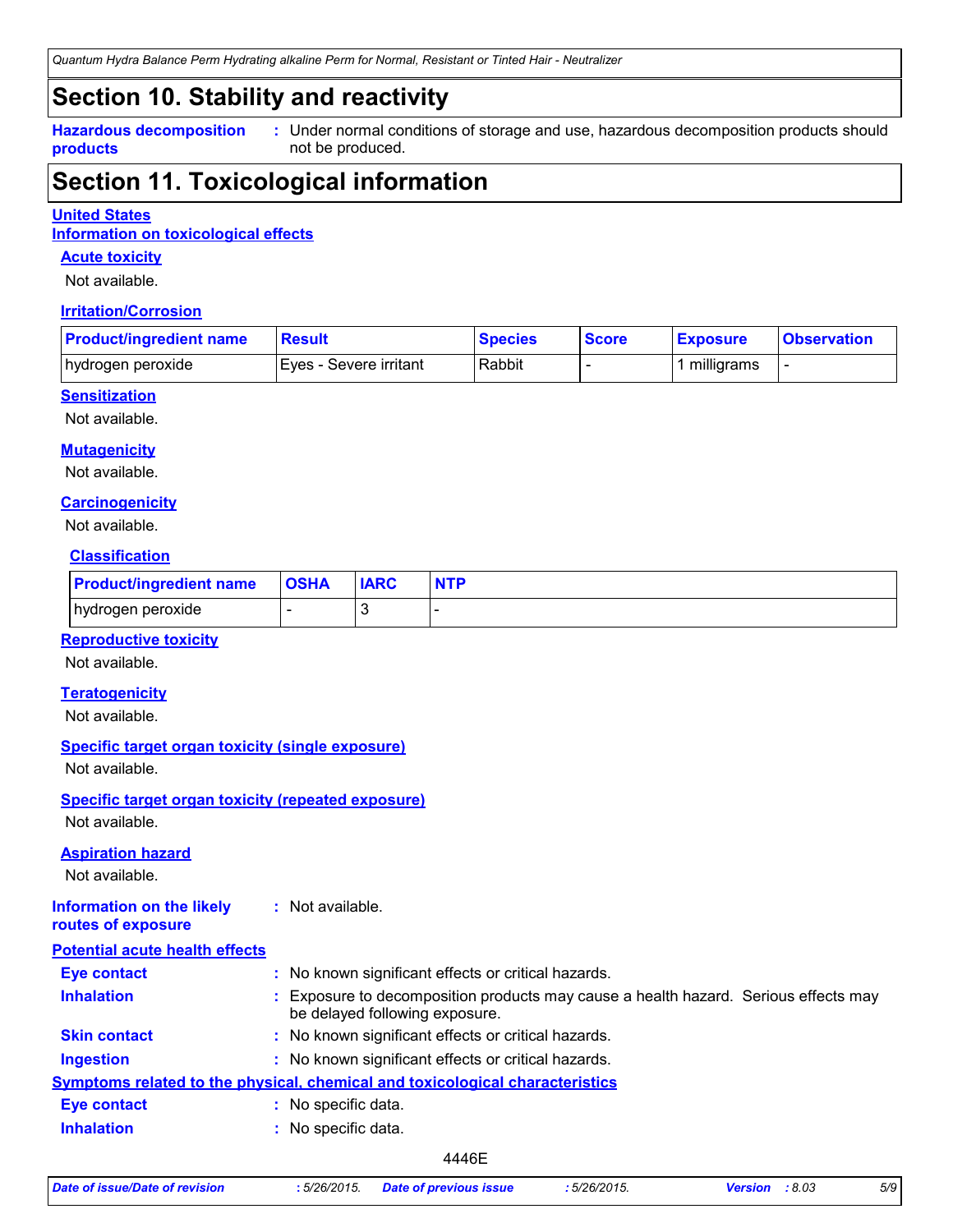### **Section 11. Toxicological information**

| <b>Skin contact</b>                               | : No specific data.                                                                      |
|---------------------------------------------------|------------------------------------------------------------------------------------------|
| <b>Ingestion</b>                                  | : No specific data.                                                                      |
|                                                   | Delayed and immediate effects and also chronic effects from short and long term exposure |
| <b>Short term exposure</b>                        |                                                                                          |
| <b>Potential immediate</b><br>effects             | : Not available.                                                                         |
| <b>Potential delayed effects</b>                  | : Not available.                                                                         |
| Long term exposure                                |                                                                                          |
| <b>Potential immediate</b><br>effects             | : Not available.                                                                         |
| <b>Potential delayed effects : Not available.</b> |                                                                                          |
| <b>Potential chronic health effects</b>           |                                                                                          |
| Not available.                                    |                                                                                          |
| <b>General</b>                                    | : No known significant effects or critical hazards.                                      |
| <b>Carcinogenicity</b>                            | : No known significant effects or critical hazards.                                      |
| <b>Mutagenicity</b>                               | : No known significant effects or critical hazards.                                      |
| <b>Teratogenicity</b>                             | : No known significant effects or critical hazards.                                      |
| <b>Developmental effects</b>                      | : No known significant effects or critical hazards.                                      |
| <b>Fertility effects</b>                          | : No known significant effects or critical hazards.                                      |
| <b>Numerical measures of toxicity</b>             |                                                                                          |
| <b>Acute toxicity estimates</b>                   |                                                                                          |
| Not available.                                    |                                                                                          |

### **Section 12. Ecological information**

### **United States**

#### **Toxicity**

| <b>Product/ingredient name</b> | <b>Result</b>                      | <b>Species</b>                                               | <b>Exposure</b> |
|--------------------------------|------------------------------------|--------------------------------------------------------------|-----------------|
| hydrogen peroxide              | Acute EC50 1.2 mg/l Marine water   | Algae - Dunaliella tertiolecta -<br>Exponential growth phase | 72 hours        |
|                                | Acute EC50 5.38 mg/l Fresh water   | Algae - Pseudokirchneriella<br>subcapitata                   | 96 hours        |
|                                | Acute EC50 2320 µg/l Fresh water   | Daphnia - Daphnia magna -<br>Neonate                         | 48 hours        |
|                                | Acute LC50 93 ppm Fresh water      | Fish - Oncorhynchus mykiss                                   | 96 hours        |
|                                | Chronic NOEC 989.7 ppm Fresh water | Fish - Oncorhynchus<br>tshawytscha - Egg                     | 43 days         |

#### **Persistence and degradability**

Not available.

#### **Bioaccumulative potential**

| <b>Product/ingredient name</b>                          | $LogP_{ow}$                                         | <b>BCF</b> | <b>Potential</b> |
|---------------------------------------------------------|-----------------------------------------------------|------------|------------------|
| hydrogen peroxide                                       | $-1.36$                                             |            | low              |
| <b>Mobility in soil</b>                                 |                                                     |            |                  |
| <b>Soil/water partition</b><br><b>coefficient (Koc)</b> | : Not available.                                    |            |                  |
| <b>Other adverse effects</b>                            | : No known significant effects or critical hazards. |            |                  |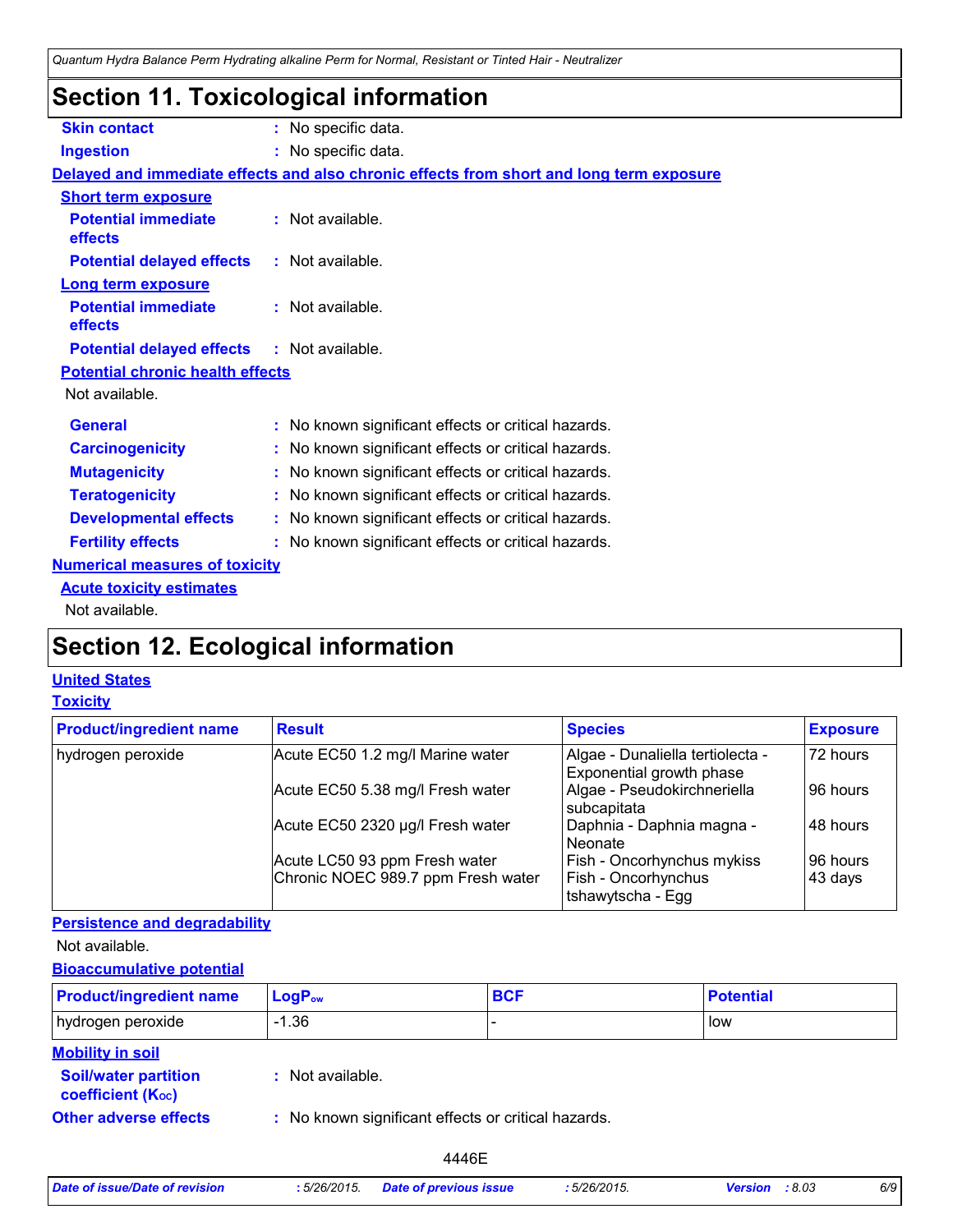### **Section 13. Disposal considerations**

#### **Disposal methods :**

Disposal of this product, solutions and any by-products should at all times comply with the requirements of environmental protection and waste disposal legislation and any regional local authority requirements.

### **Section 14. Transport information**

| <b>Regulatory</b><br>information       | <b>UN number</b>         | <b>Proper shipping name</b> | <b>Classes</b> |   | <b>PG*</b> Label | <b>Additional</b><br>information |
|----------------------------------------|--------------------------|-----------------------------|----------------|---|------------------|----------------------------------|
| <b>DOT Classification</b>              | Not<br>regulated.        |                             |                | ÷ |                  |                                  |
| <b>TDG Classification</b>              | <b>Not</b><br>regulated. |                             |                |   |                  |                                  |
| <b>Mexico</b><br><b>Classification</b> | Not<br>regulated.        |                             |                | ۳ |                  |                                  |
| <b>ADR/RID Class</b>                   | Not<br>regulated.        |                             |                |   |                  |                                  |
| <b>IMDG Class</b>                      | Not<br>regulated.        |                             |                |   |                  |                                  |
| <b>IATA-DGR Class</b>                  | Not<br>regulated.        |                             |                |   |                  |                                  |

PG\* : Packing group

### **Section 15. Regulatory information**

| <b>U.S. Federal regulations</b>                                                   | $:$ TSCA 8(a) PAIR: decamethyltetrasiloxane; 2-benzylideneheptanal; 2-(4-tert-butylbenzyl)<br>propionaldehyde; α-hexylcinnamaldehyde |
|-----------------------------------------------------------------------------------|--------------------------------------------------------------------------------------------------------------------------------------|
|                                                                                   | TSCA 8(a) CDR Exempt/Partial exemption: Not determined                                                                               |
|                                                                                   | United States inventory (TSCA 8b): Not determined.                                                                                   |
|                                                                                   | Clean Water Act (CWA) 311: Phosphoric acid, solution                                                                                 |
| <b>Clean Air Act Section 112</b><br>(b) Hazardous Air<br><b>Pollutants (HAPS)</b> | : Not listed                                                                                                                         |
| <b>Clean Air Act Section 602</b><br><b>Class I Substances</b>                     | : Not listed                                                                                                                         |
| <b>Clean Air Act Section 602</b><br><b>Class II Substances</b>                    | : Not listed                                                                                                                         |
| <b>DEA List I Chemicals</b><br>(Precursor Chemicals)                              | : Not listed                                                                                                                         |
| <b>DEA List II Chemicals</b><br><b>(Essential Chemicals)</b>                      | : Not listed                                                                                                                         |
| <b>SARA 302/304</b>                                                               |                                                                                                                                      |
| <b>Composition/information on ingredients</b>                                     |                                                                                                                                      |

|                   |            |                  | <b>SARA 302 TPQ</b> |           | <b>SARA 304 RQ</b> |           |
|-------------------|------------|------------------|---------------------|-----------|--------------------|-----------|
| <b>Name</b>       | - 07<br>70 | <b>EHS</b> (lbs) |                     | (gallons) | (lbs)              | (gallons) |
| hydrogen peroxide | 2.18       | Yes.             | 1000                | 106.1     | 1000               | 106.1     |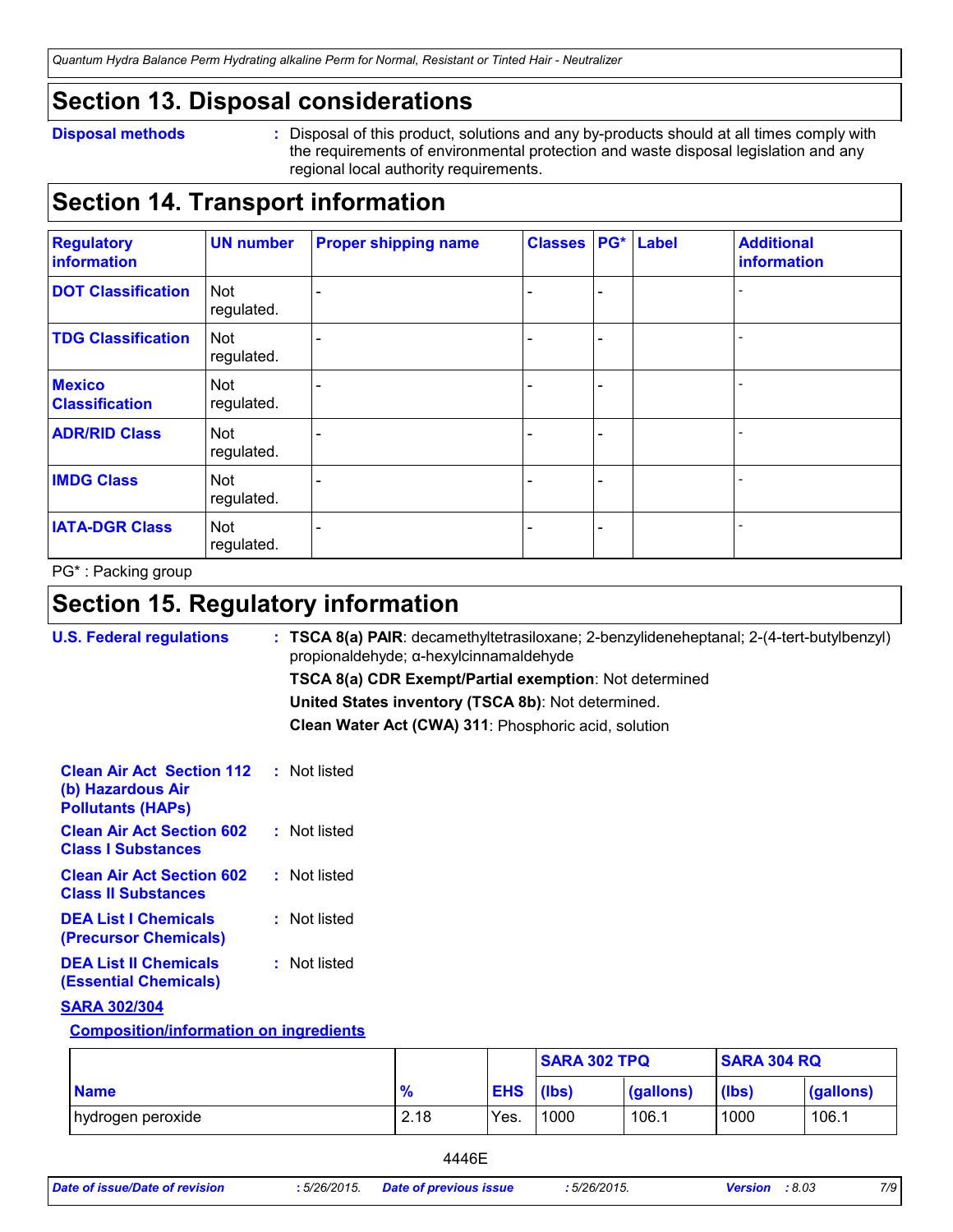### **Section 15. Regulatory information**

**SARA 304 RQ :** 45861 lbs / 20820.9 kg [3437.7 gal / 13013.1 L]

#### **SARA 311/312**

**Classification :** Not applicable.

#### **Composition/information on ingredients**

| <b>Name</b>       | $\frac{9}{6}$ | <b>Fire</b> | <b>Sudden</b><br>hazard release of<br><b>pressure</b> | <b>Reactive</b> | <b>Immediate</b><br>(acute)<br>health<br>hazard | <b>Delayed</b><br>(chronic)<br>health<br>hazard |
|-------------------|---------------|-------------|-------------------------------------------------------|-----------------|-------------------------------------------------|-------------------------------------------------|
| hydrogen peroxide | 2.18          | No.         | No.                                                   | No.             | Yes.                                            | No.                                             |

#### **Massachusetts : State regulations**

The following components are listed: HYDROGEN PEROXIDE

- 
- **New York :** The following components are listed: Hydrogen peroxide
- **New Jersey :** The following components are listed: HYDROGEN PEROXIDE
- 
- **Pennsylvania :** None of the components are listed.

#### **California Prop. 65**

CALIFORNIA PROPOSITION 65: The following statement is made in order to comply with the California Safe Drinking Water and Toxic Enforcement Act of 1986. This product is not known to the State of California to cause cancer.

#### Not available.

#### **International regulations**

**Chemical Weapon Convention List Schedules I, II & III Chemicals**

Not listed.

#### **Montreal Protocol (Annexes A, B, C, E)**

Not listed.

#### **Stockholm Convention on Persistent Organic Pollutants**

Not listed.

#### **Rotterdam Convention on Prior Inform Consent (PIC)**

Not listed.

#### **UNECE Aarhus Protocol on POPs and Heavy Metals**

Not listed.

#### **Canada**

| <b>WHMIS (Canada)</b>        | : Not controlled under WHMIS (Canada). |
|------------------------------|----------------------------------------|
| <b>Canadian lists</b>        |                                        |
| <b>Canadian NPRI</b>         | : None of the components are listed.   |
| <b>CEPA Toxic substances</b> | : None of the components are listed.   |
| <b>Canada inventory</b>      | : Not determined.                      |

**This product has been classified in accordance with the hazard criteria of the Controlled Products Regulations and the MSDS contains all the information required by the Controlled Products Regulations.**

#### **Mexico**

**Classification :**